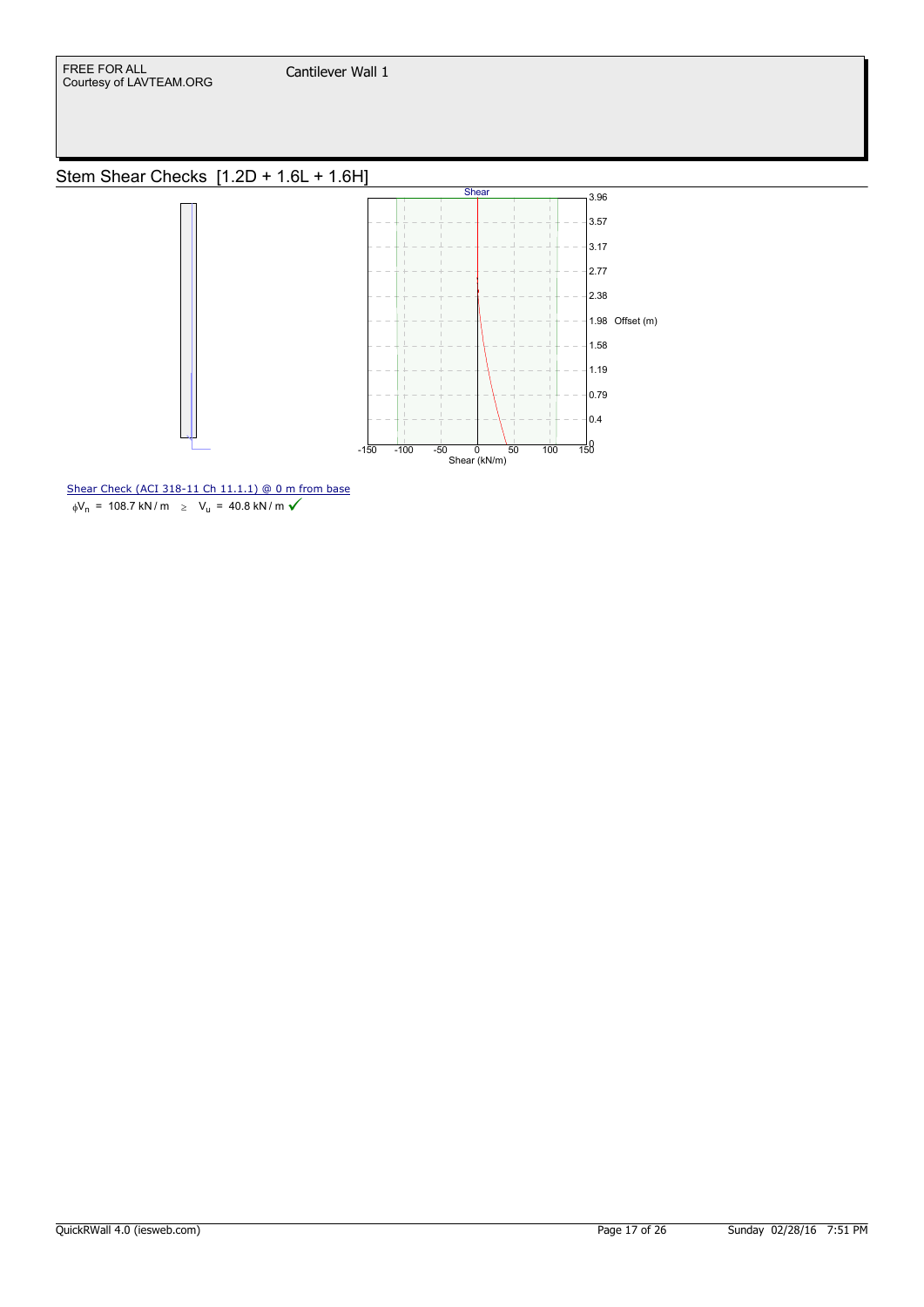## Stem Miscellaneous Checks [1.2D + 1.6L + 1.6H]

 $\phi M_n$  = 108.7 kN·m/m  $\geq$  (4/3)  $M_u$  = [4/3] (41.77 kN·m/m) = 55.69 kN·m/m Check is waived per ACI 10.5.3  $\checkmark$ Minimum Steel Check (ACI 318-11 10.5.1) @ 0 m from base [Stem in negative flexure]

 $\phi M_n$  = 105 kN·m/m  $\geq$  (4/3)  $M_n = [4/3] (40.16 \text{ kN} \cdot \text{m/m}) = 53.54 \text{ kN} \cdot \text{m/m}$ Check is waived per ACI 10.5.3  $\checkmark$ Minimum Steel Check (ACI 318-11 10.5.1) @ 0.03 m from base [Stem in negative flexure]

 $\phi$ M<sub>n</sub> = 45.82 kN·m/m  $\geq$  (4/3) M<sub>u</sub> = [4/3] (11.13 kN·m/m) = 14.85 kN·m/m Check is waived per ACI 10.5.3  $\checkmark$ Minimum Steel Check (ACI 318-11 10.5.1) @ 1.09 m from base [Stem in negative flexure]

 $\phi M_n = 0$  kN·m / m  $\geq (4/3) M_n = [4/3] (0 \text{ kN·m/m}) = 0 \text{ kN·m/m}$ Check is waived per ACI 10.5.3  $\checkmark$ Minimum Steel Check (ACI 318-11 10.5.1) @ 3.96 m from base [Stem in negative flexure]

 $\beta_1 = 0.850$  (F'<sub>c</sub>  $\leq$  4000 psi)  $a = \frac{A_s}{0.95} \frac{f_y}{f}$  $=$   $\frac{A_s f_v}{0.85 F_c}$  =  $\frac{(23.28 \text{ cm}^2/\text{m})(413.7 \text{ MPa})}{0.85 (20.69 \text{ MPa})}$  = 54.78 mm  $\varepsilon_t$  = 0.003  $\left(\frac{d}{a / \beta_1}$  ?1  $\right)$  = 0.003  $\left(\frac{(191.8 \text{ mm})}{(54.78 \text{ mm}) / (0.850)}$  ?1  $\right)$  = 0.0059  $\varepsilon_t = 0.0059 \ge 0.004$   $\checkmark$ Maximum Steel Check (ACI 318-11 10.3.5) @ 0 m from base [Stem in negative flexure]

 $\beta_1 = 0.850$  (F'<sub>c</sub>  $\leq$  4000 psi)  $a = \frac{A_s}{0.85}f_y$  $\frac{A_s f_V}{0.85 F_c}$  =  $\frac{(16.48 \text{ cm}^2/\text{m})(413.7 \text{ MPa})}{0.85 (20.69 \text{ MPa})}$  = 38.79 mm  $\varepsilon_t$  = 0.003  $\left(\frac{d}{a/\beta_1}$  ?1  $\right)$  = 0.003  $\left[\frac{(190.5 \text{ mm})}{(38.79 \text{ mm})/(0.850)}$  ?1  $\right]$  = 0.0095  $\varepsilon_t = 0.0095 \ge 0.004$ Maximum Steel Check (ACI 318-11 10.3.5) @ 0.03 m from base [Stem in negative flexure]

Maximum Steel Check (ACI 318-11 10.3.5) @ 1.09 m from base [Stem in negative flexure]

 $\beta_1 = 0.850$  (F'<sub>c</sub>  $\leq$  4000 psi)  $a = \frac{A_s}{0.95} \frac{f_y}{f}$  $\frac{A_s f_y}{0.85 F_c}$  =  $\frac{(6.56 \text{ cm}^2/\text{m})(413.7 \text{ MPa})}{0.85(20.69 \text{ MPa})}$  = 15.44 mm  $\varepsilon_t$  = 0.003  $\left(\frac{d}{a/\beta_1}$  ?1  $\right)$  = 0.003  $\left(\frac{(195.3 \text{ mm})}{(15.44 \text{ mm})/(0.850)}$  ?1  $\right)$  = 0.0293  $\varepsilon_t = 0.0293 \ge 0.004$   $\checkmark$ 

Maximum Steel Check (ACI 318-11 10.3.5) @ 3.96 m from base [Stem in negative flexure]

 $B_1 = 0.850$  (F'<sub>c</sub>  $\leq$  4000 psi)  $a = \frac{A_s}{0.85} \frac{f_y}{f}$  $A = \frac{A_s f_v}{0.85 F_c} = \frac{(6.56 \text{ cm}^2/\text{m})(413.7 \text{ MPa})}{0.85 (20.69 \text{ MPa})} = 15.44 \text{ mm}$  $\varepsilon_t$  = 0.003  $\left(\frac{d}{a/\beta_1}$  ?1  $\right)$  = 0.003  $\left[\frac{(195.3 \text{ mm})}{(15.44 \text{ mm})/(0.850)}$  ?1  $\right]$  = 0.0293  $\varepsilon_t = 0.0293 \ge 0.004$   $\checkmark$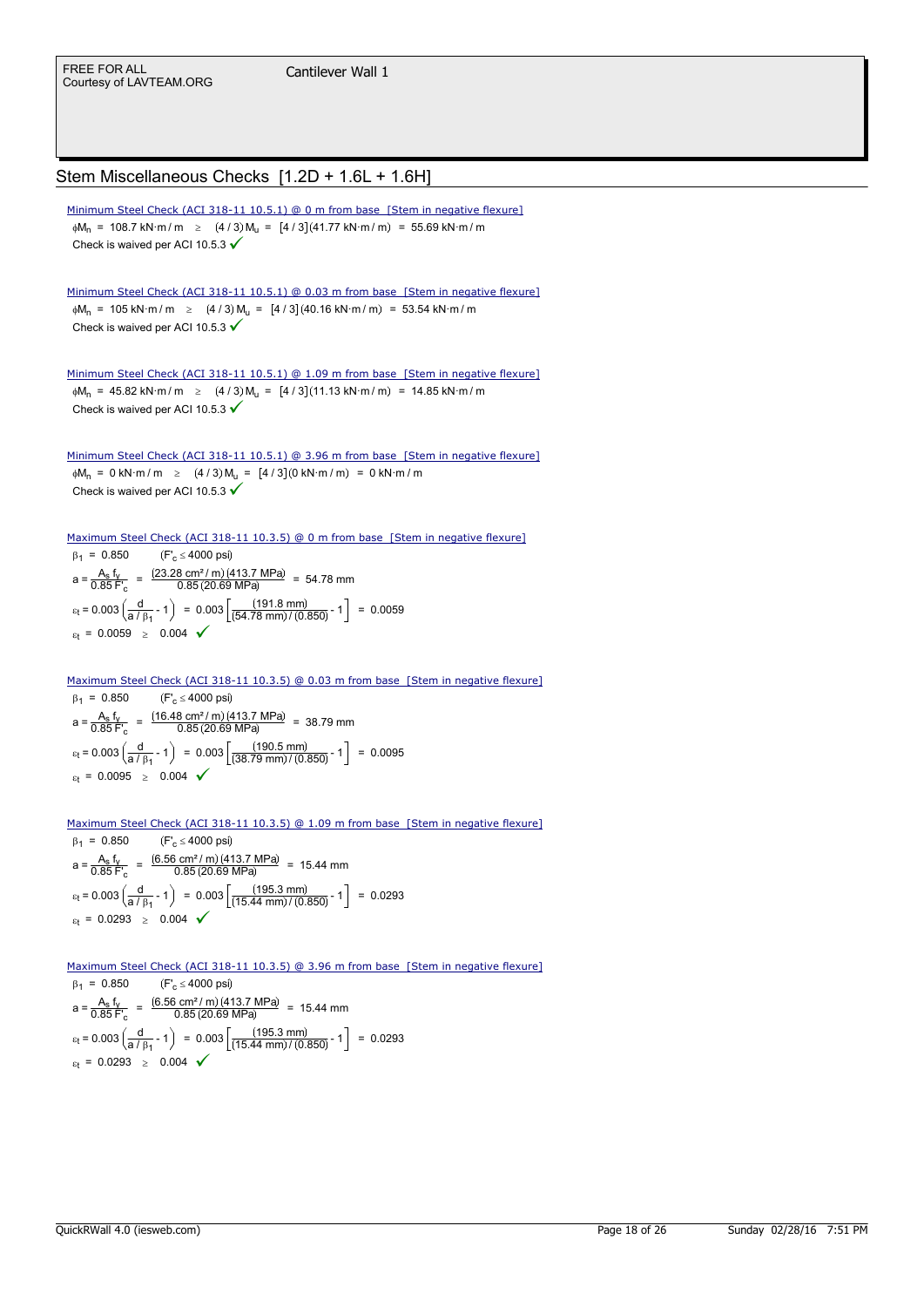## Stem Miscellaneous Checks [1.2D + 1.6L + 1.6H] (continued)

 $\rho_h = \frac{A_{\rm s\_horz} / s_{\rm horz}}{t} = \frac{(200 \text{ mm}^2) / (304.8 \text{ mm})}{(254 \text{ mm})} = 0.0026$  $p_{h\_min}$  = 0.0020 (bars No. 5 or less, not less than 60 ks)  $p_h = 0.0026 \ge p_{h\_min} = 0.0020$  $3 t_{wall} = 3 (254 mm) = 762 mm$ 18 inch limit governs  $s_{\text{max}} = 457.2 \text{ mm}$  $s_{\text{horz}} = 304.8 \text{ mm } \leq s_{\text{horz}} - 457.2 \text{ mm } \sqrt{ }$ Wall Horizontal Steel (ACI 318-11 14.3.3, 14.3.5)

### Development Check (ACI 318-11 12.12, 12.2.3)

 $M_{\mathsf{u}}$  $\frac{M_{\rm u}}{\phi M_{\rm n}} = \frac{(41.77 \text{ kN} \cdot \text{m} / \text{m})}{(108.7 \text{ kN} \cdot \text{m} / \text{m})}$ 108.7 kN·m / m  $\frac{M_{\text{u}}}{\phi M_{\text{n}}} = \frac{(41.77 \text{ kN} \cdot \text{m} / \text{m})}{(108.7 \text{ kN} \cdot \text{m} / \text{m})} = 0.3844$  (ratio to represent excess reinforcement  $\Psi_{\rm e}$  = 1.0 (uncoated hooked bars)  $\lambda = 1.0$  (normal weight concrete)  $I_{\text{dh}}$  = 0.02  $\psi_e \frac{f_y}{f}$ =  $0.02 \, v_e \frac{f_V}{\lambda \sqrt{F_c}} d_b$  =  $0.02 (1.0) \frac{(413.7 \, MPa)}{(1.0) \sqrt{20.69 \, MPa}} (25.4 \, mm)$  = 55.65 cm Factoring  $l_{dh}$  by the 0.7 multiplier of 12.5.3(a):  $l_{dh}$  = 38.95 cm Factoring  $l_{dh}$  by the excess reinforcement ratio (0.3844) per 12.5.3 (d) :  $l_{dh}$  = 14.97 cm  $8 d_b = 8 (25.4 \text{ mm}) = 8.0$ 8d<sub>b</sub> minimum controls  $I_{dh\_prov}$  = 22.86 cm  $\geq I_{dh}$  = 20.32 cm  $\checkmark$ 

### Lap Splice Checks (ACI 318-05 12.14.2.3, 12.15.1, 12.15.2) - #5 lap with #8, from 0 m to 1.09 m (from stem base)

 $\Psi_t$  = 1.0 (bars are not horizonta)  $\Psi_{\rm e}$  = 1.0 (bar not epoxy coated  $\psi$ s = 1.0 (bars are #7 or larger)  $\lambda = 1.0$  (normal weight concrete)  $s / 2 = (304.8 \text{ mm}) / 2 = 152.4 \text{ mm}$ cover +  $d_h$  / 2 = (50.8 mm) + (25.4 mm) / 2 = 63.5 mm  $c<sub>b</sub> = 63.5$  mm (lesser of half spacing, ctr to surface)  $K_{tr} = 0.0$  (no transverse reinforcement) <u>c<sub>b</sub> + K<sub>tr</sub></u> db  $\frac{(63.5 \text{ mm}) + (0.0)}{(25.4 \text{ mm})} = 2.50$  $I_d = \frac{3}{40}$  $rac{3.}{40}$  $rac{f_y}{\sqrt{F}}$ F'<sup>c</sup>  $\frac{\Psi t \Psi e \Psi s \lambda}{2.5} d_b = \frac{3.4}{40}$ 40 413.7 MPa 20.69 MPa  $=\left(\frac{3}{40}\right)\frac{v_1v_2v_3\lambda}{\sqrt{v_1}}\bigg) d_b = \left(\frac{3}{40}\right)\frac{(413.7 MPa)(1.0)(1.0)(1.0)(1.0)}{2.5}\bigg(25.4 mm) = 83.47 cm$ l<sub>lap</sub> = 1.3 l<sub>d</sub> = 1.3 (83.47 cm) = 108.5 cm l<sub>lap\_prov</sub> = 108.5 cm ≥ l<sub>lap</sub> = 108.5 cm  $\checkmark$  $1/5$   $I_{\text{lab}}$  = 1/5 (108.5 cm) = 8.5445 > 6.0  $s_{trans} = 0$  mm  $\leq 6.0$   $\checkmark$ 

### Cutoff Checks (ACI 318-11 12.10.3, 12.10.5) - #5 cut off at 0.03 m

No need to check cutoff bar extension. Cutoff bars are not required for flexure

2  $\frac{2}{3}$   $\phi$ V<sub>n</sub> =  $\frac{2}{3}$  $=$   $\frac{2}{3}$ (108.7 kN/m) = 413.7  $\geq$  V<sub>u</sub> = 39.77 kN/m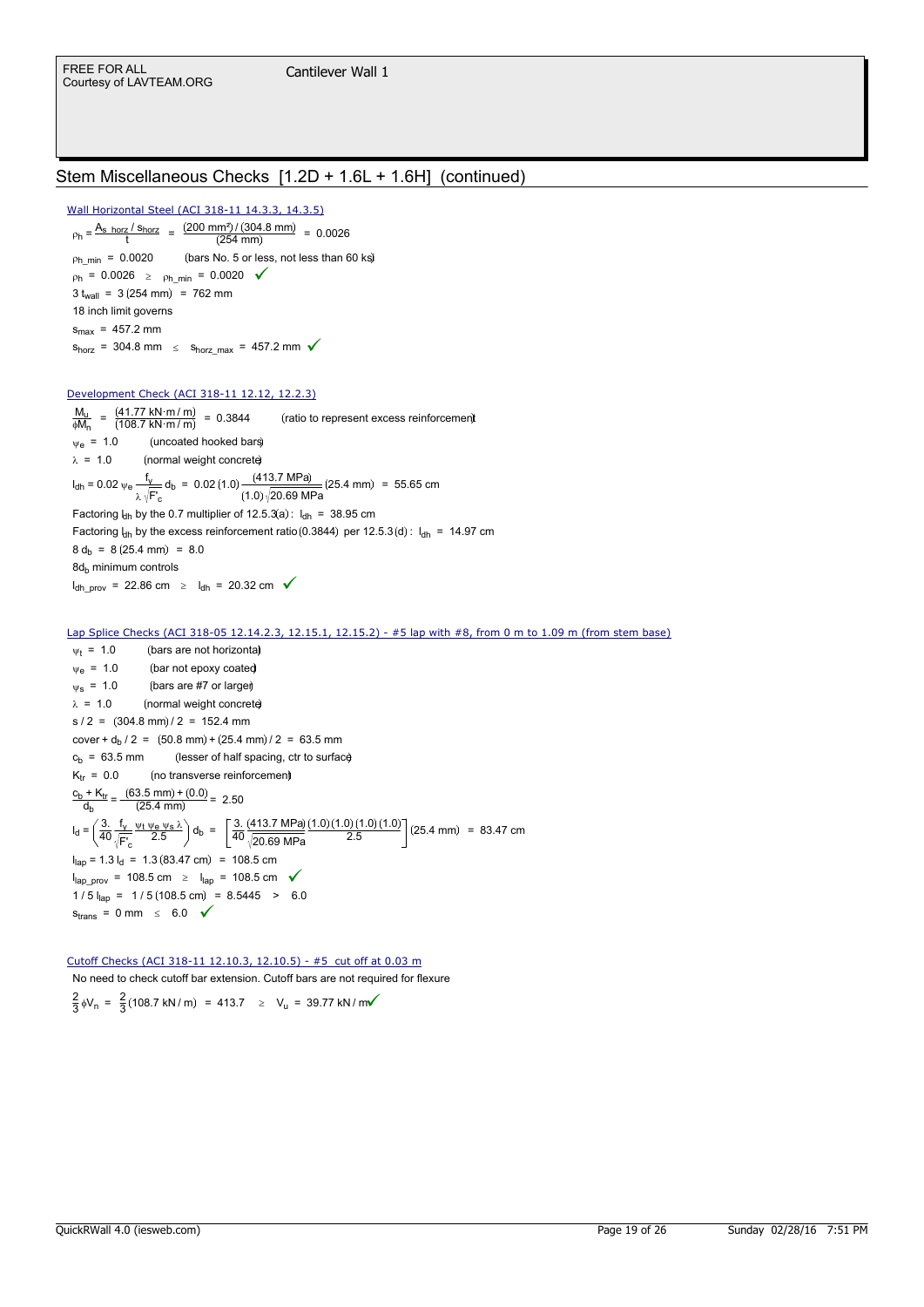## Toe Checks [1.4D]

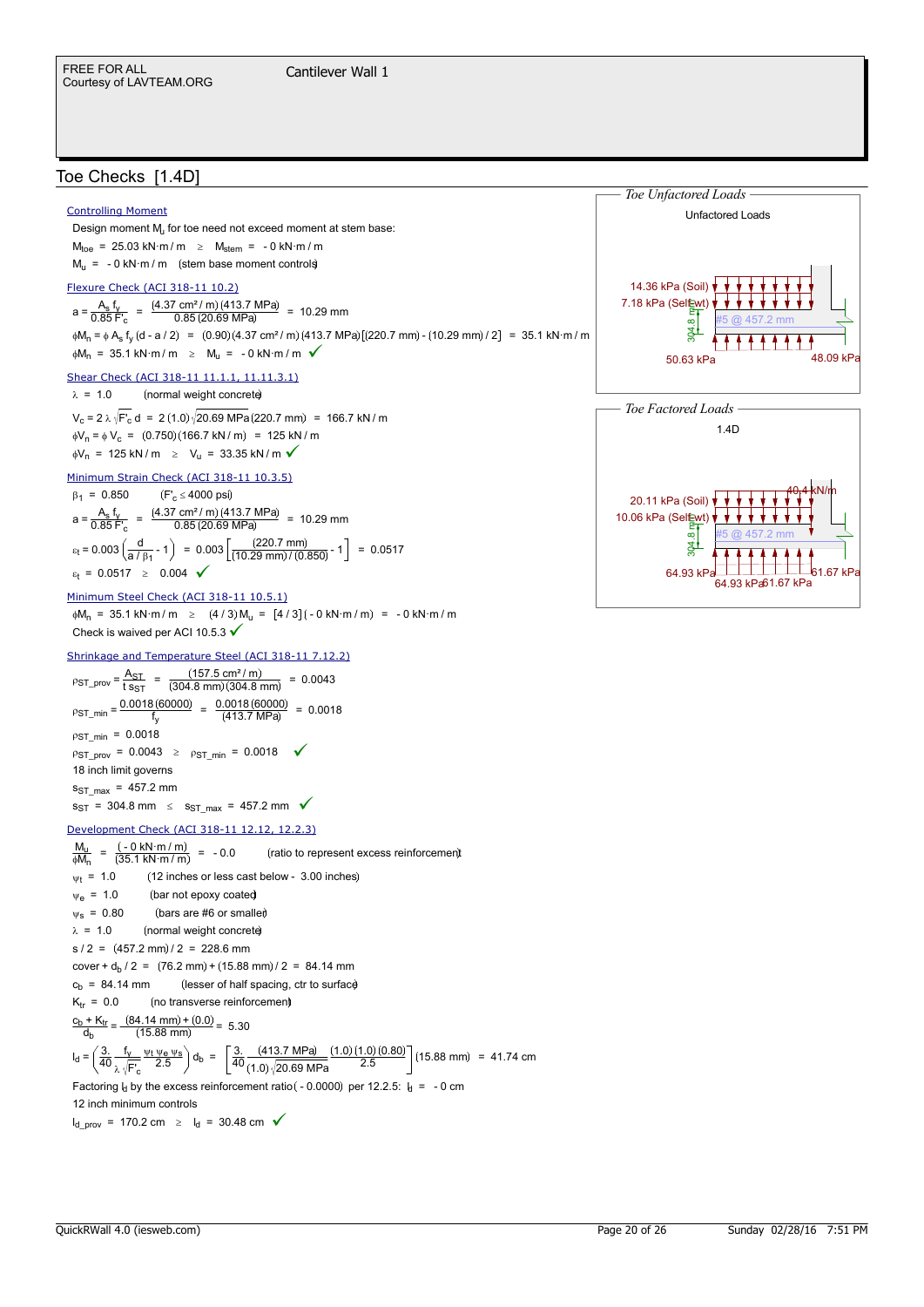## Heel Checks [1.4D]



 $I_{\rm d\_prov}$  = 142.2 cm  $\geq I_{\rm d}$  = 30.48 cm  $\checkmark$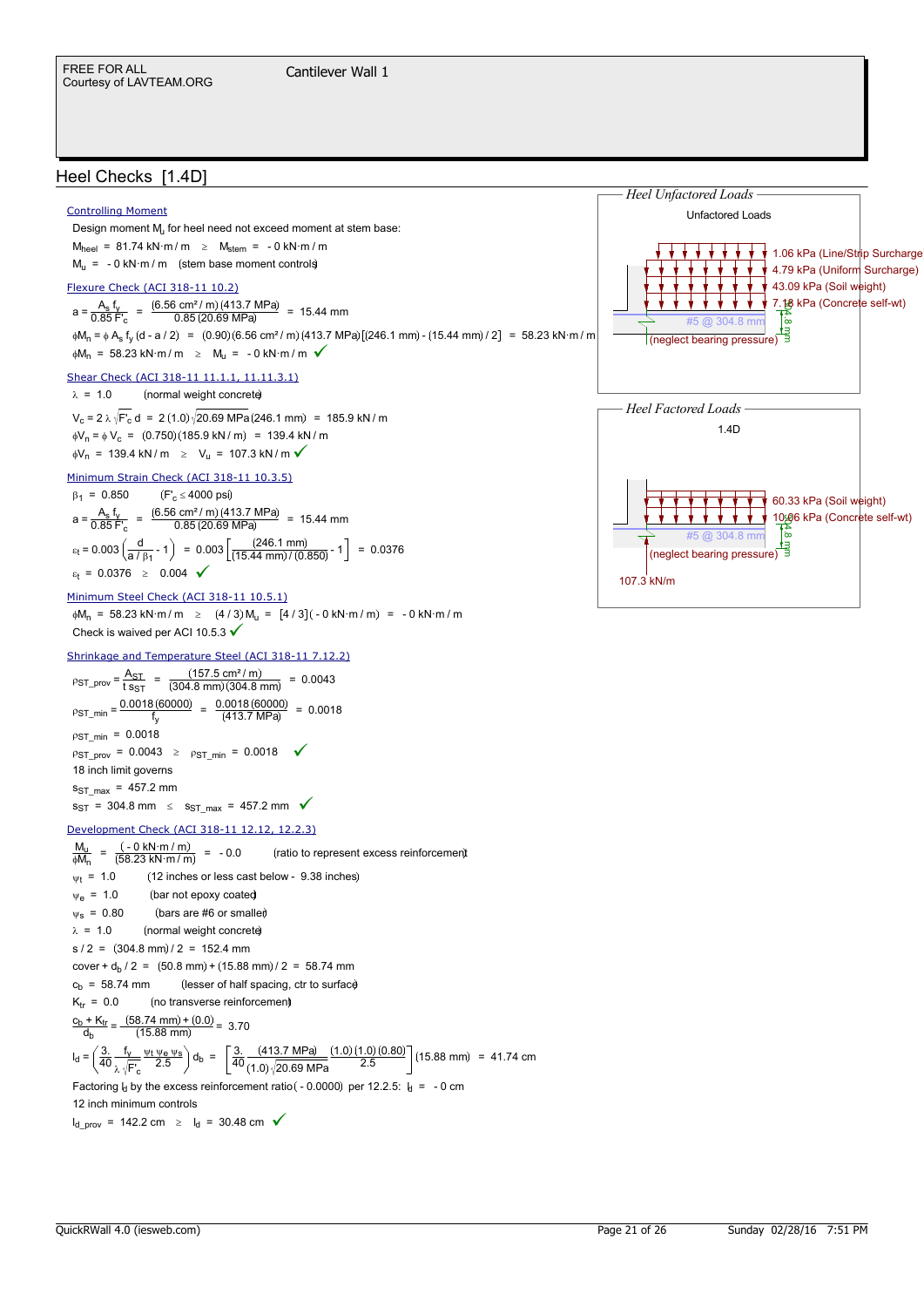

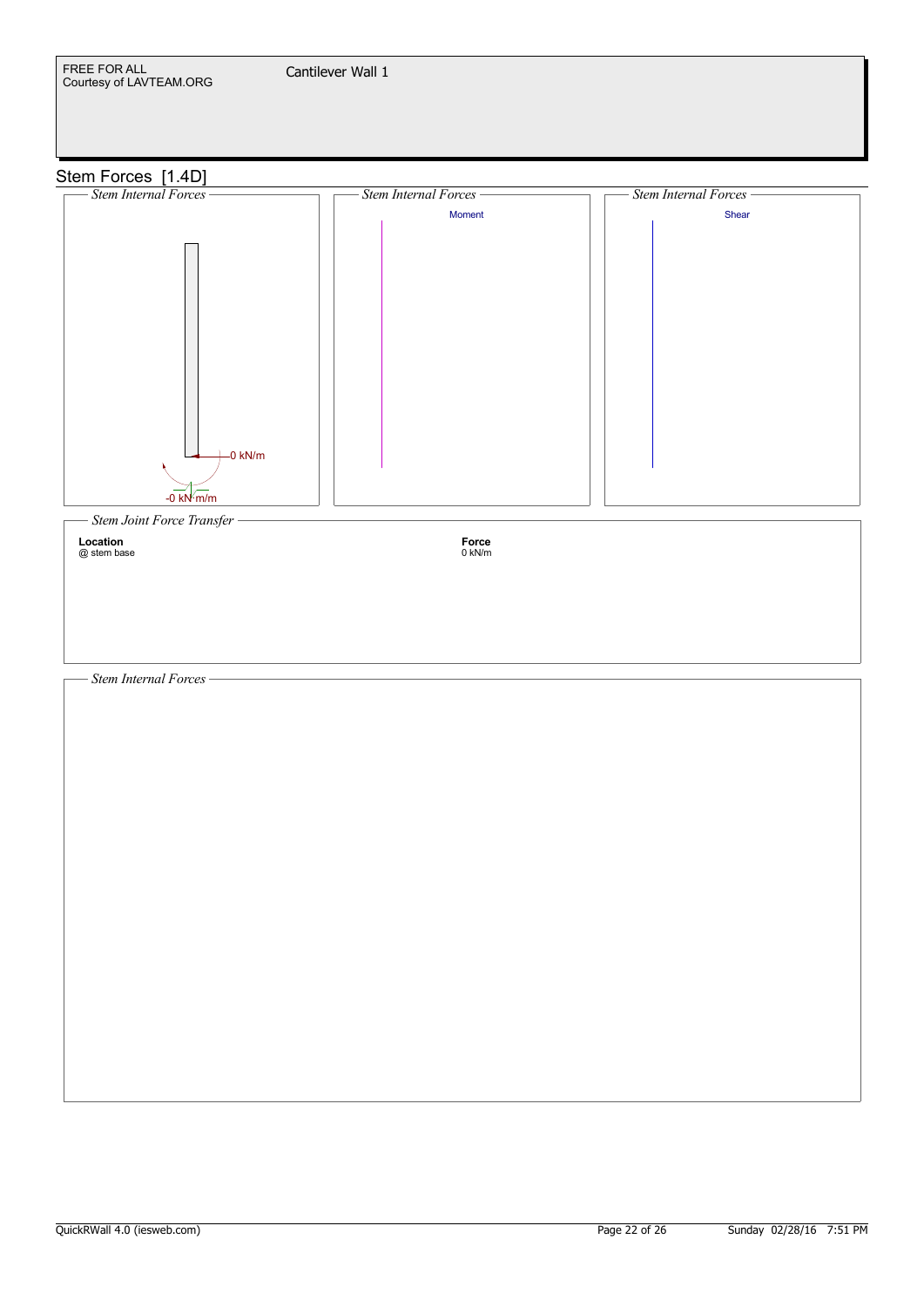

# Stem Moment Checks [1.4D]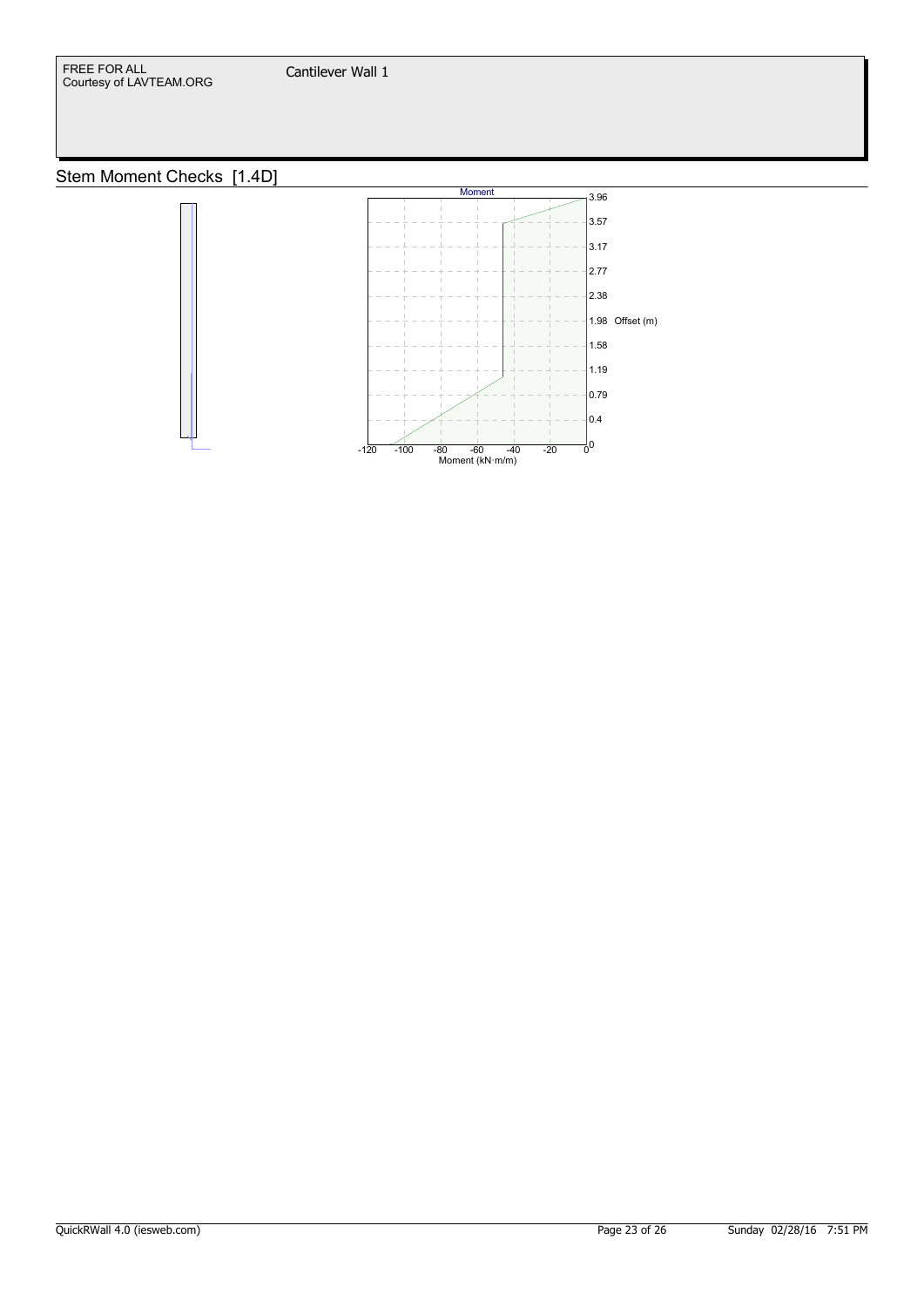

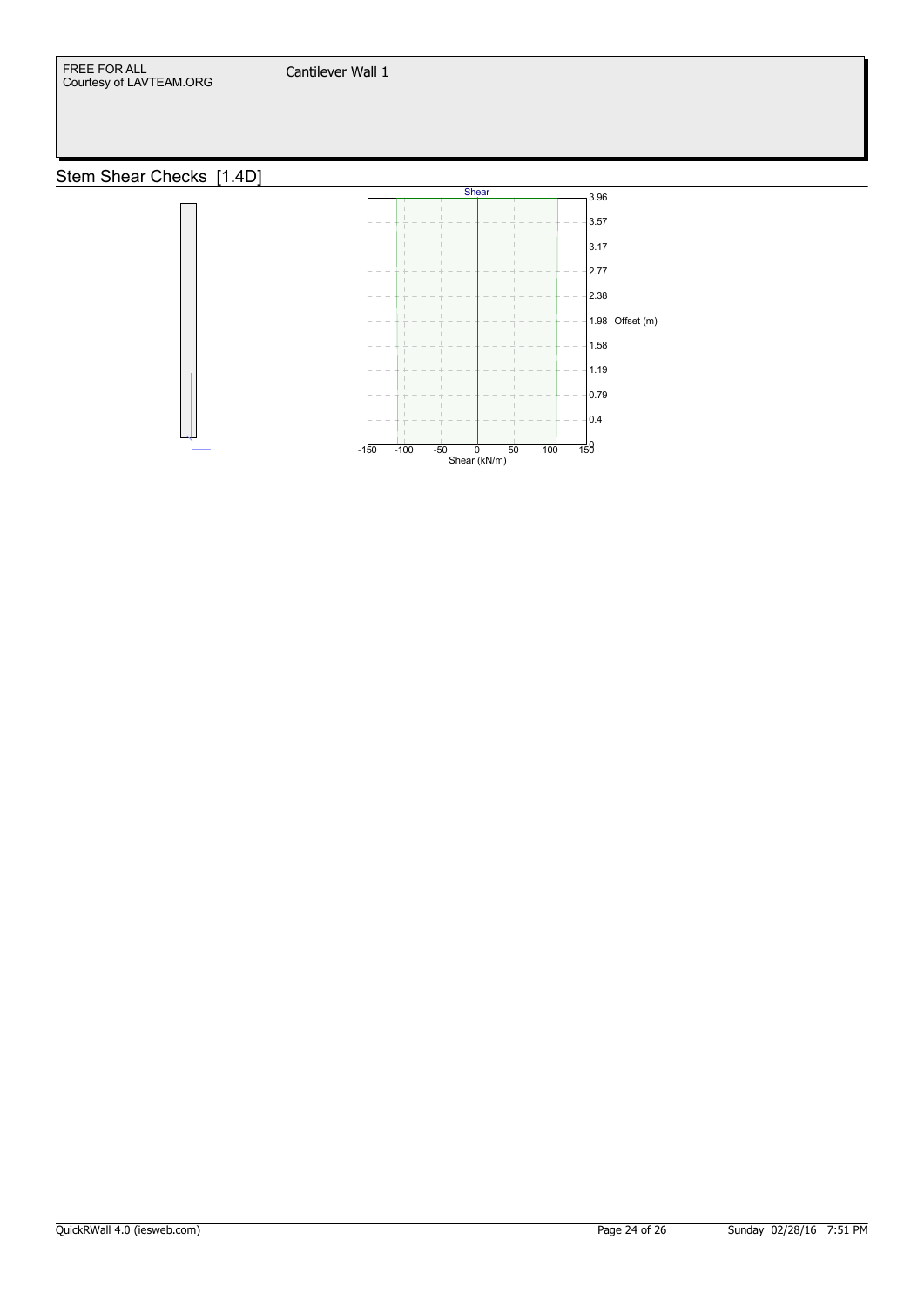## Stem Miscellaneous Checks [1.4D]

 $\phi M_n$  = 108.7 kN·m/m  $\geq$  (4/3)  $M_u = [4/3] (0 \text{ kN·m/m}) = 0 \text{ kN·m/m}$ Check is waived per ACI 10.5.3  $\checkmark$ Minimum Steel Check (ACI 318-11 10.5.1) @ 0 m from base [Stem in negative flexure]  $\phi M_n$  = 105 kN·m/m  $\geq$  (4/3)  $M_u = [4/3] (0 \text{ kN·m/m}) = 0 \text{ kN·m/m}$ Check is waived per ACI 10.5.3  $\checkmark$ Minimum Steel Check (ACI 318-11 10.5.1) @ 0.03 m from base [Stem in negative flexure]  $\phi M_n$  = 45.82 kN·m/m  $\geq$  (4/3)  $M_u = [4/3]$  (0 kN·m/m) = 0 kN·m/m Check is waived per ACI 10.5.3  $\checkmark$ Minimum Steel Check (ACI 318-11 10.5.1) @ 1.09 m from base [Stem in negative flexure]  $\phi M_n = 0$  kN·m/m  $\geq (4/3) M_n = [4/3] (0$  kN·m/m) = 0 kN·m/m Check is waived per ACI 10.5.3 V Minimum Steel Check (ACI 318-11 10.5.1) @ 3.96 m from base [Stem in negative flexure]  $\beta_1 = 0.850$  (F'<sub>c</sub>  $\leq$  4000 psi)  $a = \frac{A_s}{0.95} \frac{f_y}{f}$  $\frac{A_s f_v}{0.85 F_c}$  =  $\frac{(23.28 \text{ cm}^2/\text{m})(413.7 \text{ MPa})}{0.85 (20.69 \text{ MPa})}$  = 54.78 mm  $\varepsilon_t$  = 0.003  $\left(\frac{d}{a / \beta_1}$  ?1  $\right)$  = 0.003  $\left(\frac{(191.8 \text{ mm})}{(54.78 \text{ mm}) / (0.850)}$  ?1  $\right)$  = 0.0059  $\varepsilon_t = 0.0059 \ge 0.004$   $\checkmark$ Maximum Steel Check (ACI 318-11 10.3.5) @ 0 m from base [Stem in negative flexure]

### Maximum Steel Check (ACI 318-11 10.3.5) @ 0.03 m from base [Stem in negative flexure]

 $\beta_1 = 0.850$  (F'<sub>c</sub>  $\leq$  4000 psi)  $a = \frac{A_s}{0.95} \frac{f_y}{f}$  $\frac{A_s \text{ f}_V}{0.85 \text{ F}^{\prime}_{\text{c}}} = \frac{(16.48 \text{ cm}^2/\text{m})(413.7 \text{ MPa})}{0.85 (20.69 \text{ MPa})} = 38.79 \text{ mm}$  $\varepsilon_t$  = 0.003  $\left(\frac{d}{a / \beta_1}$  ?1  $\right)$  = 0.003  $\left[\frac{(190.5 \text{ mm})}{(38.79 \text{ mm}) / (0.850)}$  ?1  $\right]$  = 0.0095  $\varepsilon_t = 0.0095 \ge 0.004$   $\checkmark$ 

Maximum Steel Check (ACI 318-11 10.3.5) @ 1.09 m from base [Stem in negative flexure]

 $\beta_1 = 0.850$  (F'<sub>c</sub>  $\leq$  4000 psi)  $a = \frac{A_s}{0.85} \frac{f_y}{f}$  $A = \frac{A_s f_v}{0.85 F_c} = \frac{(6.56 \text{ cm}^2/\text{m})(413.7 \text{ MPa})}{0.85 (20.69 \text{ MPa})} = 15.44 \text{ mm}$  $\varepsilon_t$  = 0.003  $\left(\frac{d}{a / \beta_1}$  ?1  $\right)$  = 0.003  $\left[\frac{(195.3 \text{ mm})}{(15.44 \text{ mm}) / (0.850)}$  ?1  $\right]$  = 0.0293  $\varepsilon_t = 0.0293 \ge 0.004$   $\checkmark$ 

 $\beta_1 = 0.850$  (F'<sub>c</sub>  $\leq$  4000 psi)  $a = \frac{A_s}{0.95} \frac{f_y}{f}$  $\frac{A_s f_y}{0.85 F_c}$  =  $\frac{(6.56 \text{ cm}^2/\text{m})(413.7 \text{ MPa})}{0.85(20.69 \text{ MPa})}$  = 15.44 mm  $\varepsilon_t$  = 0.003  $\left(\frac{d}{a/\beta_1}$  ?1  $\right)$  = 0.003  $\left[\frac{(195.3 \text{ mm})}{(15.44 \text{ mm})/(0.850)}$  ?1  $\right]$  = 0.0293  $\varepsilon_t = 0.0293 \ge 0.004$   $\checkmark$ Maximum Steel Check (ACI 318-11 10.3.5) @ 3.96 m from base [Stem in negative flexure]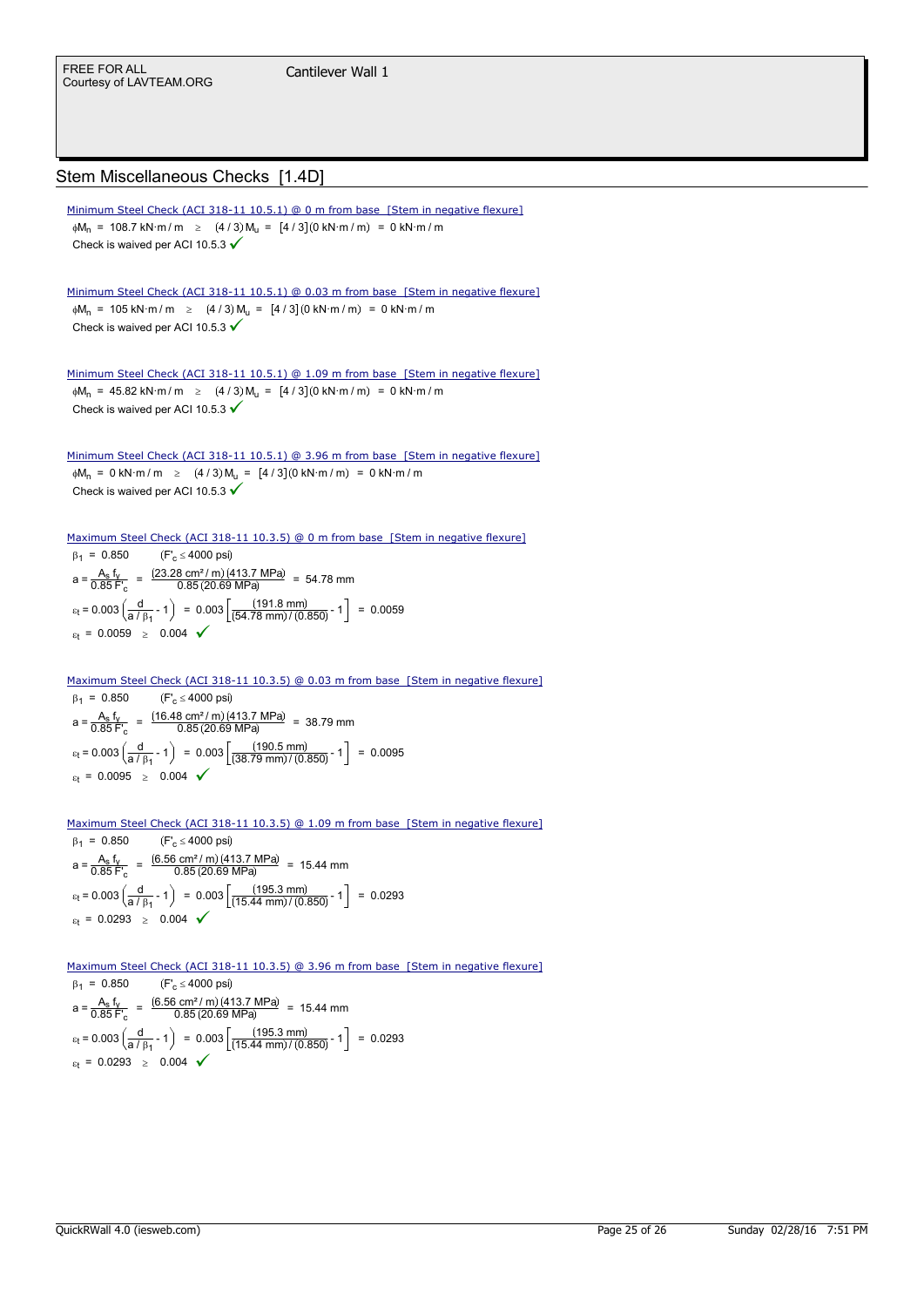## Stem Miscellaneous Checks [1.4D] (continued)

Wall Horizontal Steel (ACI 318-11 14.3.3, 14.3.5)

 $p_h = \frac{A_{s\_horz} / s_{horz}}{t} = \frac{(200 \text{ mm}^2) / (304.8 \text{ mm})}{(254 \text{ mm})} = 0.0026$  $p_{h\_min} = 0.0020$  (bars No. 5 or less, not less than 60 ks)  $p_h = 0.0026 \ge p_h_{min} = 0.0020$  $3 t_{wall} = 3 (254 \text{ mm}) = 762 \text{ mm}$ 18 inch limit governs  $s_{max}$  = 457.2 mm  $s_{horz}$  = 304.8 mm  $\leq s_{horz\_max}$  = 457.2 mm  $\checkmark$ 

### Development Check (ACI 318-11 12.12, 12.2.3)

 $M_u$  $\frac{M_{\rm u}}{\phi M_{\rm n}} = \frac{(0 \text{ kN} \cdot \text{m} / \text{m})}{(108.7 \text{ kN} \cdot \text{m})}$ 108.7 kN·m / m (ratio to represent excess reinforcement  $\Psi_{\rm e}$  = 1.0 (uncoated hooked bars)  $\lambda = 1.0$  (normal weight concrete)  $I_{\text{dh}}$  = 0.02  $\psi_e \frac{f_y}{f}$ =  $0.02 \, v_e \frac{f_V}{\lambda \sqrt{F_c}} d_b$  =  $0.02 (1.0) \frac{(413.7 \, MPa)}{(1.0) \sqrt{20.69 \, MPa}} (25.4 \, mm)$  = 55.65 cm Factoring  $l_{\text{dh}}$  by the 0.7 multiplier of 12.5.3(a):  $l_{\text{dh}} = 38.95$  cm Factoring  $l_{dh}$  by the excess reinforcement ratio (0.0000) per 12.5.3 (d) :  $l_{dh} = 0$  cm  $8 d_h = 8 (25.4 \text{ mm}) = 8.0$ 8d<sub>b</sub> minimum controls  $I_{\text{dh\_prov}}$  = 22.86 cm  $\geq I_{\text{dh}}$  = 20.32 cm  $\checkmark$ 

#### $w_t$  = 1.0 (bars are not horizonta)  $\Psi_{\rm e}$  = 1.0 (bar not epoxy coated  $\psi$ s = 1.0 (bars are #7 or larger)  $\lambda = 1.0$  (normal weight concrete)  $s / 2 = (304.8 \text{ mm}) / 2 = 152.4 \text{ mm}$ cover +  $d_b$  / 2 = (50.8 mm) + (25.4 mm) / 2 = 63.5 mm  $c_b$  = 63.5 mm (lesser of half spacing, ctr to surface  $K_{tr} = 0.0$  (no transverse reinforcement)  $\frac{c_b + K_{tr}}{d_b} = \frac{(63.5 \text{ mm}) + (0.0)}{(25.4 \text{ mm})} = 2.50$ db  $I_d = \frac{3}{4c}$  $rac{3.}{40}$   $rac{f_y}{\sqrt{5}}$ F'<sup>c</sup>  $\frac{\Psi t \Psi e \Psi s \lambda}{2.5} d_b = \frac{3.1}{40}$ 40 413.7 MPa 20.69 MPa  $=\left(\frac{3}{40}\right.\frac{f_y}{f_x} \frac{\psi_1\psi_2\psi_3\lambda}{2.5}\bigg) d_b = \left(\frac{3}{40}\right.\frac{(413.7 MPa)}{(20.60 MPa)}\frac{(1.0)(1.0)(1.0)(1.0)}{2.5}\bigg|(25.4 mm) = 83.47 cm$  $I_{\text{lap}}$  = 1.3  $I_{\text{d}}$  = 1.3 (83.47 cm) = 108.5 cm  $I_{\text{lap}}$  prov = 108.5 cm  $\geq I_{\text{lap}}$  = 108.5 cm  $\checkmark$  $1/5$   $I_{\text{lap}} = 1/5 (108.5 \text{ cm}) = 8.5445 > 6.0$  $s_{trans} = 0$  mm  $\leq 6.0$   $\checkmark$ Lap Splice Checks (ACI 318-05 12.14.2.3, 12.15.1, 12.15.2) - #5 lap with #8, from 0 m to 1.09 m (from stem base)

No need to check cutoff bar extension. Cutoff bars are not required for flexure 2  $\frac{2}{3}$   $\phi$ V<sub>n</sub> =  $\frac{2}{3}$  $=$   $\frac{2}{3}$ (108.7 kN/m) = 413.7  $\geq$  V<sub>u</sub> = 0 kN/m $\checkmark$ Cutoff Checks (ACI 318-11 12.10.3, 12.10.5) - #5 cut off at 0.03 m